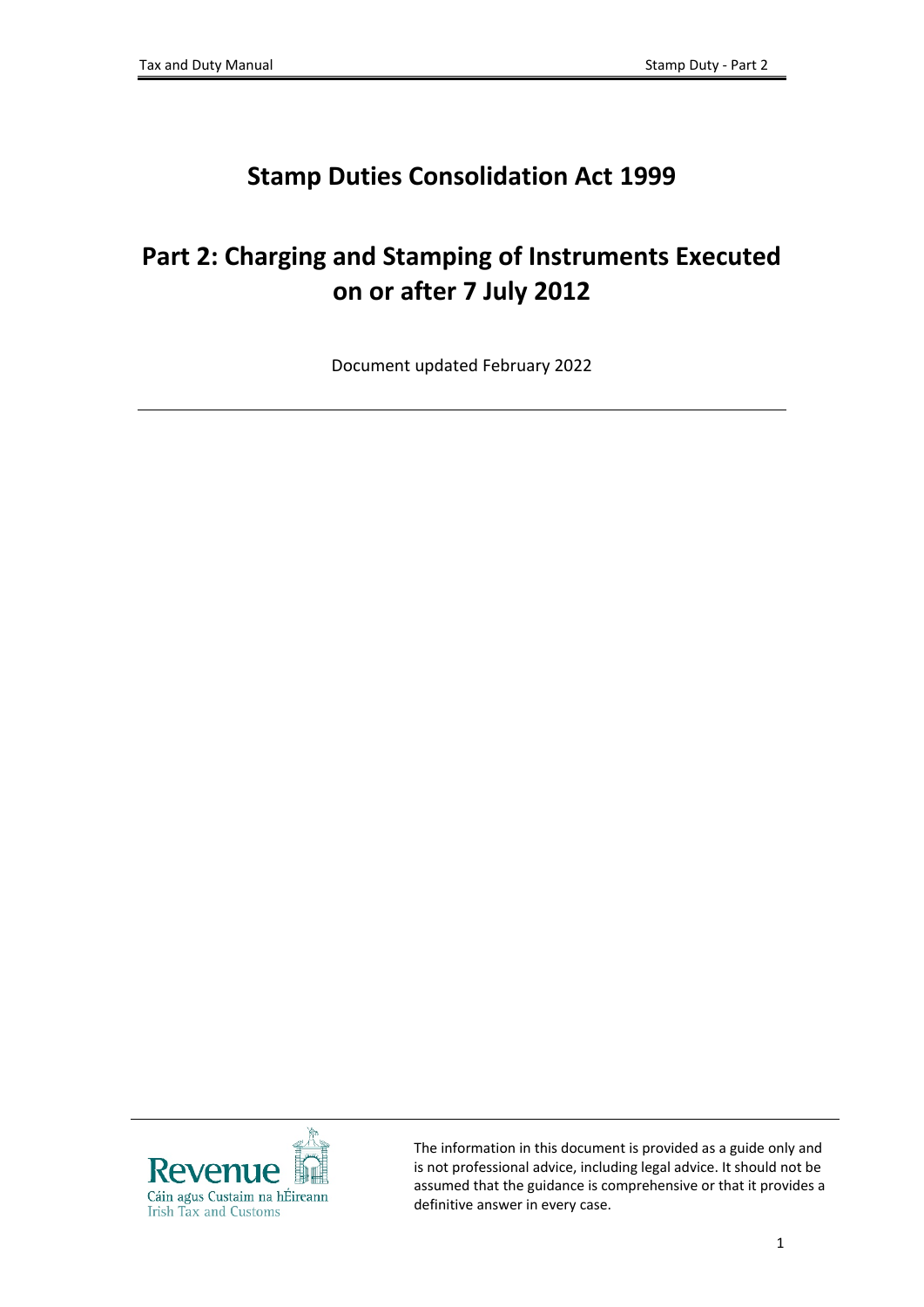### **Table of Contents**

| 2.1  |  |  |
|------|--|--|
| 2.2  |  |  |
| 2.3  |  |  |
| 2.4  |  |  |
| 2.5  |  |  |
| 2.6  |  |  |
| 2.7  |  |  |
| 2.8  |  |  |
|      |  |  |
| 2.10 |  |  |
|      |  |  |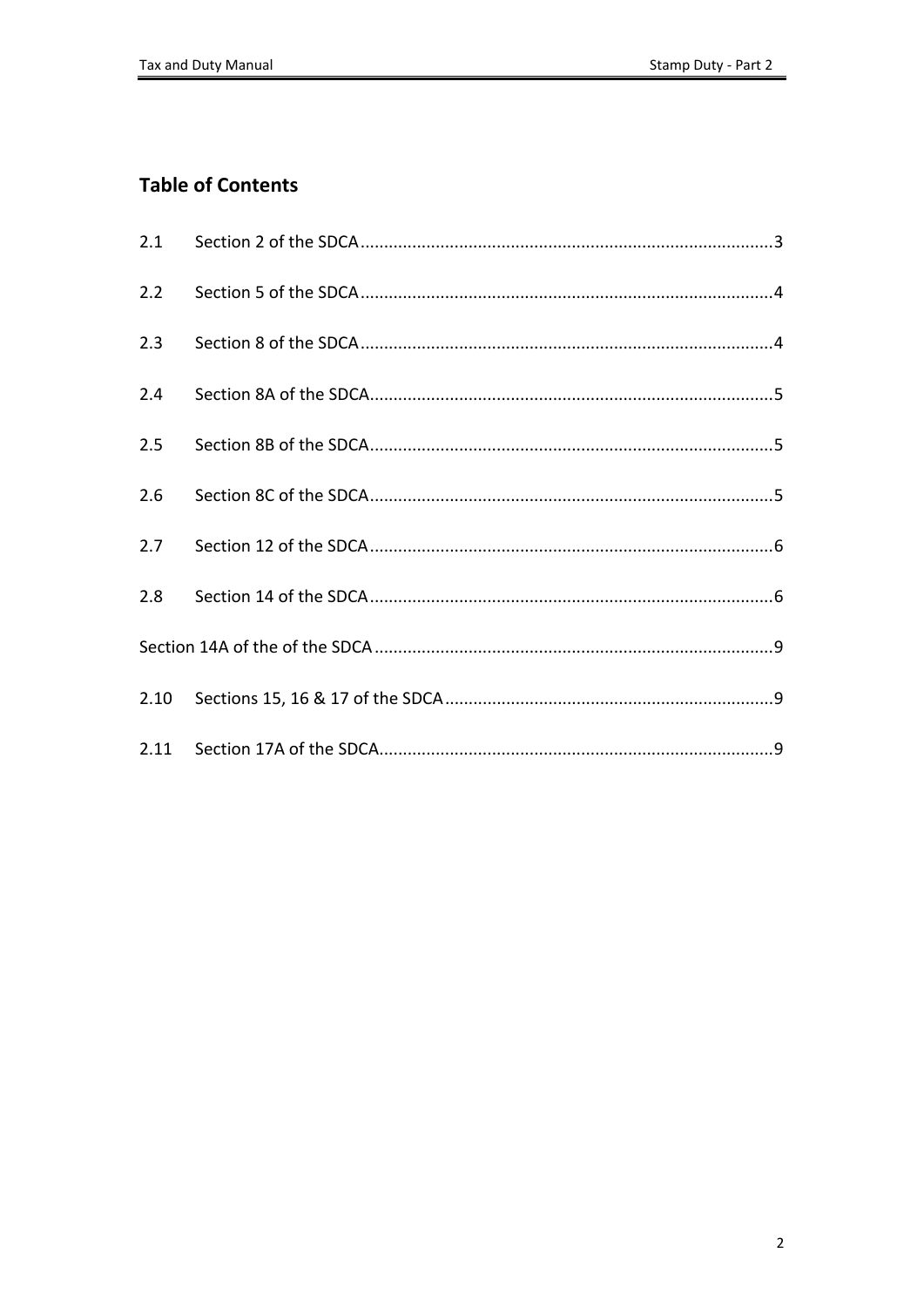## <span id="page-2-0"></span>2.1 Section 2 of the SDCA

#### **Charging of, and liability for, stamp duty on instruments executed on or after 7 July 2012 in accordance with the self-assessment provisions introduced in Finance Act 2012.**

The recovery provisions in relation to stamp duty are contained in Chapters 1A, 1B, 1C and 1D of Part 42 of the Taxes Consolidation Act 1997.

Stamp duty is chargeable if the instrument is listed in Schedule 1 of the SDCA and

- is executed in the State, or
- no matter where it is executed, if it relates to Irish property or to matters or things done or to be done in the State.

When a stamp duty return is filed under the eStamping system, the appropriate head of charge is determined first. Then the amount of duty due is calculated by reference to the rate of duty applicable to the instrument. An instrument may, in some circumstances, be liable to duty under more than one head of charge; in this case, the head of charge that will yield the most duty will be selected.

If the duty is not paid on time, interest will be charged in addition to the duty (see section 14). A surcharge will also arise if the stamp duty return is not filed on time (see section 14A).

### **"Relates"**

Questions frequently arise around the phrase "relates to any property situated in the State or any matter or thing to be done in the State".

Where the consideration for a foreign property consists of shares in an Irish company, the document will be stampable in Ireland, even if the deed of transfer is executed abroad (See *I.R.C. v Maple & Co. (Paris) Ltd* 1908 A.C. 22).

The instrument and/or the underlying transaction should relate to or involve a substantive action or obligation to be carried out or undertaken in the State. Where the only link to Ireland is the fact that one or both of the parties to the instrument are resident in Ireland, this will not be considered enough to bring the document into charge.

For example, if an Irish person is buying an apartment in Florida from another Irish person and the deed of transfer is executed in Florida, a charge to Irish stamp duty will not arise.

Under self-assessment, adjudication is no longer a feature. Accordingly references to requiring the opinion of the Revenue Commissioners are removed from subsection (3) of section 2 in relation to instruments executed on or after 7 July 2012.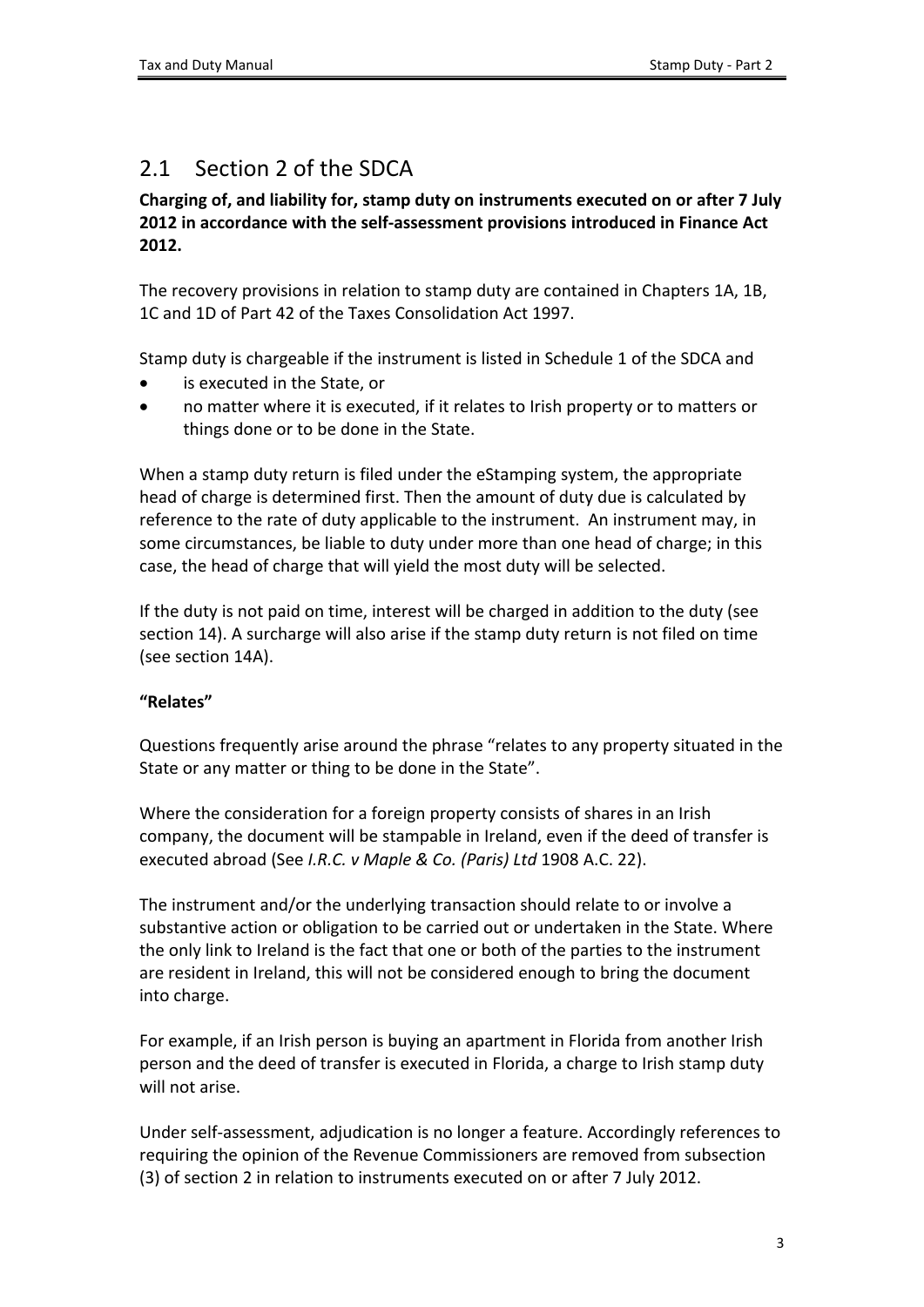## <span id="page-3-0"></span>2.2 Section 5 of the SDCA

### **Composition agreements**

This section simplifies the administration and collection of duties. Those who have substantial numbers of instruments that attract stamp duty may opt to pay the duty due in bulk at intervals – usually annually, bi-annually or quarterly – instead of sending in the individual documents for stamping. In order to do this, a composition agreement, which sets out the terms of payment and the types of instruments covered, is entered into with the Revenue Commissioners under section 5 of the SDCA.

Section 5 allows Revenue to make assessments in relation to the duty collected from financial institutions and insurance companies in respect of cheques or drafts and certain policies of insurance.

Section 5 also permits Revenue, if requested, to enter into a composition agreement with a financial institution in relation to cheques on the basis that the duty can be paid at the time when:

- the financial institution issues a chequebook to a customer, **or**
- a cheque is presented for payment to the financial institution.

## <span id="page-3-1"></span>2.3 Section 8 of the SDCA

### **Facts and circumstances to be set out in the instrument**

Section 8 of the SDCA puts the onus on the taxpayer to bring to Revenue's attention all the facts and circumstances affecting the liability of an instrument to stamp duty. When a stamp duty return is filed under the eStamping system in relation to an instrument, the requirement that all the relevant facts and circumstances relating to the liability of the instrument to stamp duty must be stated in an accompanying statement does not apply, provided that the accountable person retains evidence in relation to the facts and circumstances. An accountable person must retain all evidence in relation to the chargeability of the instrument to duty for a period of 6 years from the date a stamp certificate is issued by Revenue under the eStamping system, should Revenue wish to examine it.

Revenue may request whatever information they require to determine the liability of the instrument to duty. In addition, Revenue may determine the form in which that information is to be given.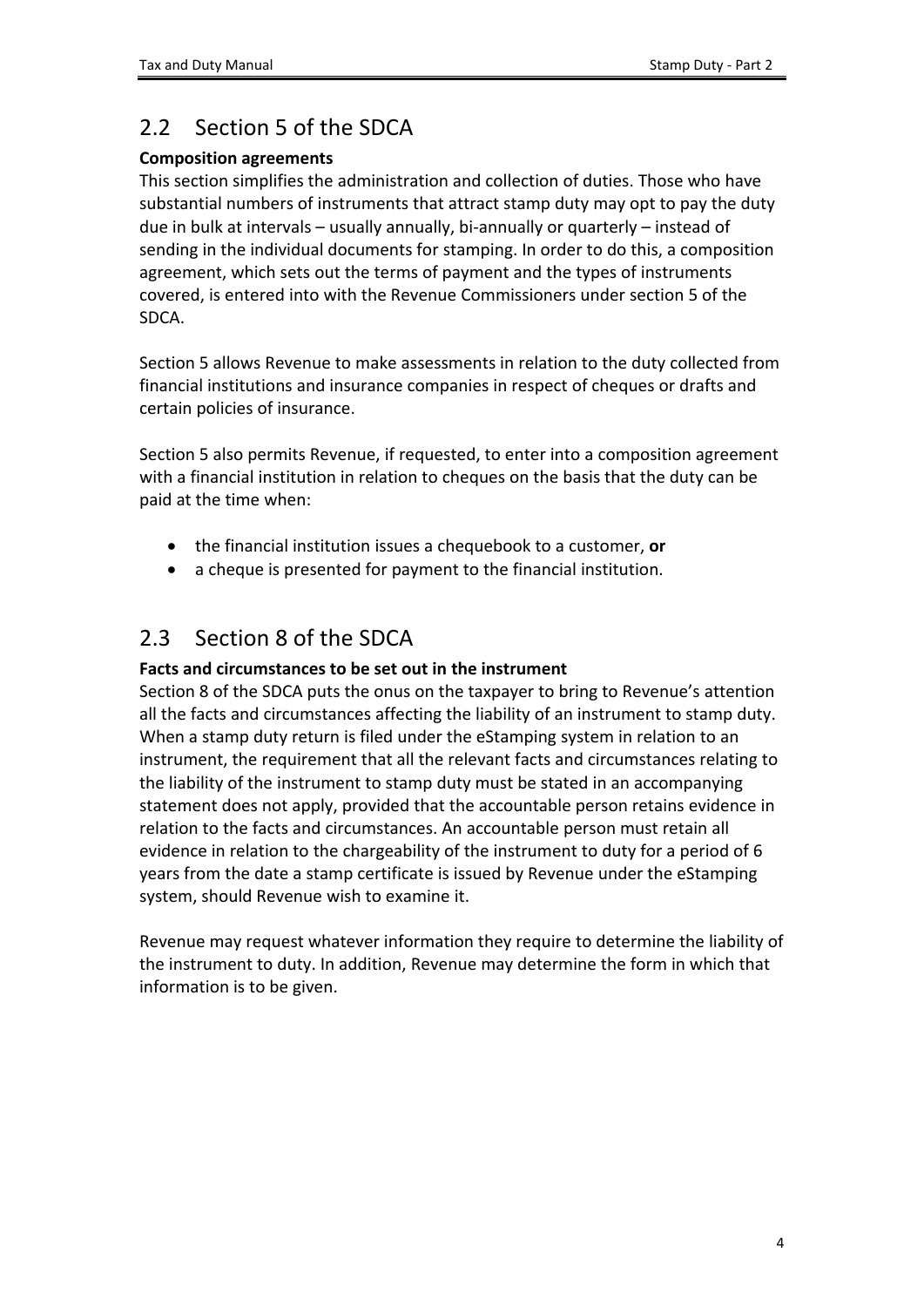#### **(i) Penalties for non-disclosure**

An accountable person who acts carelessly or deliberately in relation to the disclosure of information relating to the facts and circumstances affecting a stamp duty liability incurs a penalty under section 134A (See [Part](http://www.revenue.ie/en/about/foi/s16/stamp-duty/part-10.pdf?download=true) [10](http://www.revenue.ie/en/about/foi/s16/stamp-duty/part-10.pdf?download=true) of this manual). Under section 8(4A) any person, who prepares an instrument where all the relevant facts and circumstances, of which the person is aware, are not fully and truly set out in the instrument, incurs a penalty of €3,000.

#### **(ii) Presumption of acting deliberately under subsection (5)**

Where a transfer or lease is by way of gift or deemed gift (under sections 30 or 54), an accountable person must bring this fact to Revenue's attention in the stamp duty return filed under the eStamping system.

If an accountable person fails to provide this information, this failure will be regarded as being deliberate, until the contrary is proven, for the purposes of section 134A(2)(a).

### <span id="page-4-0"></span>2.4 Section 8A of the SDCA

#### **Penalties: returns**

This section provides for a penalty of €3,000 where an incorrect electronic or paper return is delivered in connection with the eStamping system.

The accountable person will incur a penalty under section 134A where s/he, carelessly or deliberately, delivers or causes to be delivered an incorrect electronic or paper return under the eStamping system.

### <span id="page-4-1"></span>2.5 Section 8B of the SDCA

### **Penalties: Failure to deliver returns**

Section 8B provides that failure by accountable persons to file an electronic return in relation to an instrument will result in each accountable person incurring a  $\epsilon$ 3,000 penalty.

### <span id="page-4-2"></span>2.6 Section 8C of the SDCA

### **Expression of Doubt**

Section 8C provides that where an accountable person files a stamp duty return and makes an expression of doubt relating to the instrument:

- an interest charge may be avoided, and
- the stamp duty return will not be regarded as an incorrect return provided:
	- $\circ$  the expression of doubt is genuine,
	- o both the stamp duty return and the expression of doubt are filed within 30 days after the execution of the instrument, and
	- o if any additional stamp duty is found to be due, an amended return (which includes an assessment to be substituted for an earlier assessment) is delivered and any additional duty is paid within 30 days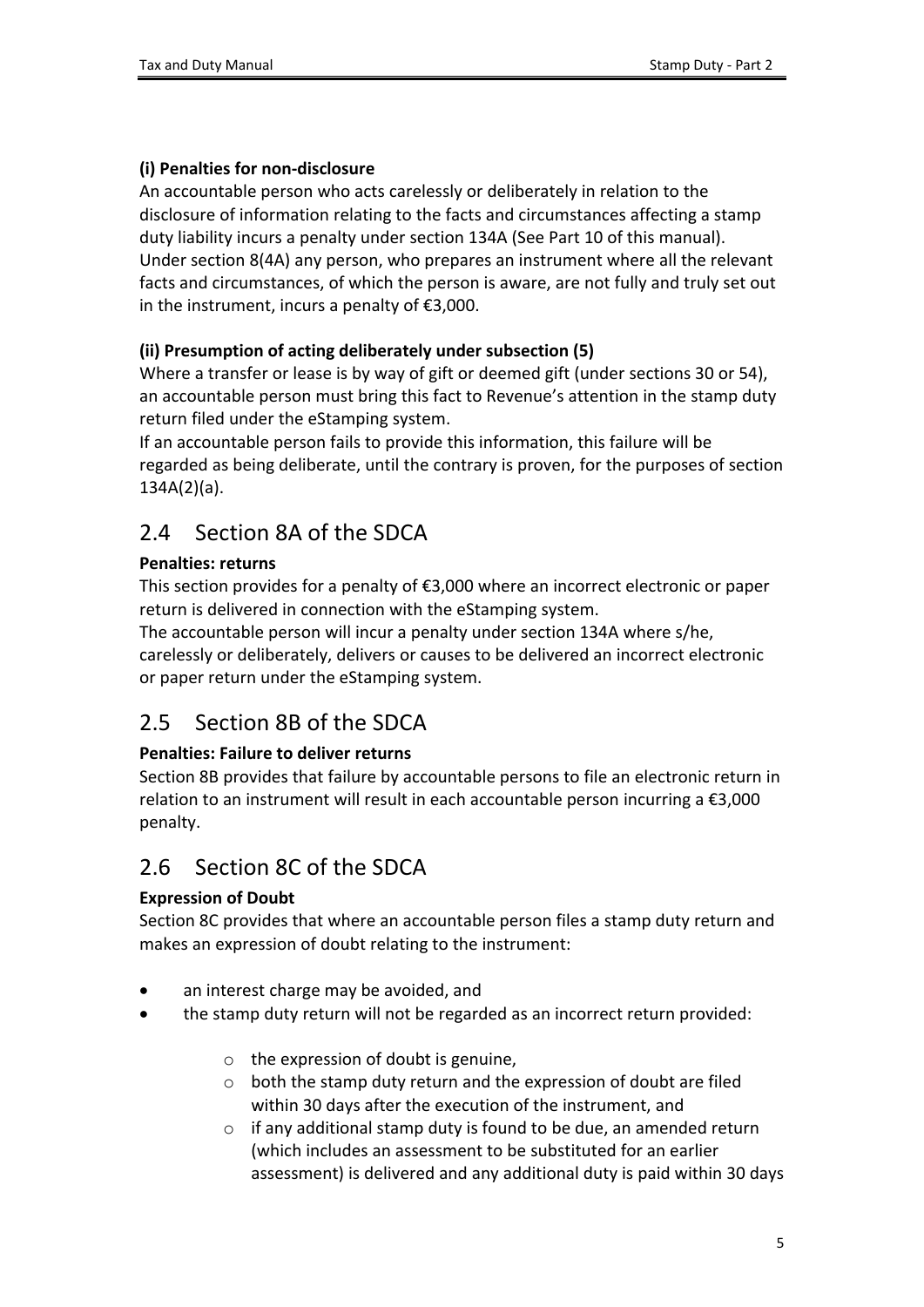of the date on which Revenue notifies the accountable person of the correct application of the law in relation to the matter raised in the expression of doubt.

An expression of doubt must be genuine and be in accordance with the meaning of "letter of expression of doubt" contained in section 8C.

Section 8C(4) sets out the circumstances in which an expression of doubt will not be accepted as genuine.

Section 8C(5) provides that where an expression of doubt is not accepted by Revenue as genuine, they will notify the accountable person – who must then file an amended return to include an additional assessment and pay any duty and interest due.

Section 8(6) provides for the making of an appeal by an accountable person if aggrieved by Revenue's refusal to accept an expression of doubt as being genuine.

## <span id="page-5-0"></span>2.7 Section 12 of the SDCA

### **Particulars delivered stamps**

This section provided that particulars in respect of certain classes of instruments were required to be furnished. The instrument was to be impressed with a "Particulars Delivered" stamp on production of the particulars.

The section was amended to provide that a PD stamp is not required where an instrument has been stamped by means of the eStamping system.

## <span id="page-5-1"></span>2.8 Section 14 of the SDCA

### **Interest on stamping instruments after execution**

Section 14 provides that an instrument is chargeable with interest if it is not stamped and the correct duty paid within 30 days of first execution. In practice, interest is not charged if the instrument is stamped and the duty paid within 44 days of execution. [Under self-assessment, failure to file a stamp duty return within 44 days will incur a surcharge in addition to interest – See Paragraph 2.9 (below)].

Where any duty remains unpaid after 44 days from the date an instrument is executed, interest at a rate of 0.0219% per day will apply to the unpaid amount from the date of execution to the date full payment is received. [Where the unpaid duty does not exceed €30, interest will not be charged].

Stamp duty payment dates are laid down in legislation. Late payment of duty is subject to a statutory interest charge designed to compensate the Exchequer for loss of revenue through late payment, to encourage timely payments in future and to ensure equity for the majority of taxpayers who pay their taxes and duties on time. In general, therefore, interest charges incurred will not be waived by Revenue.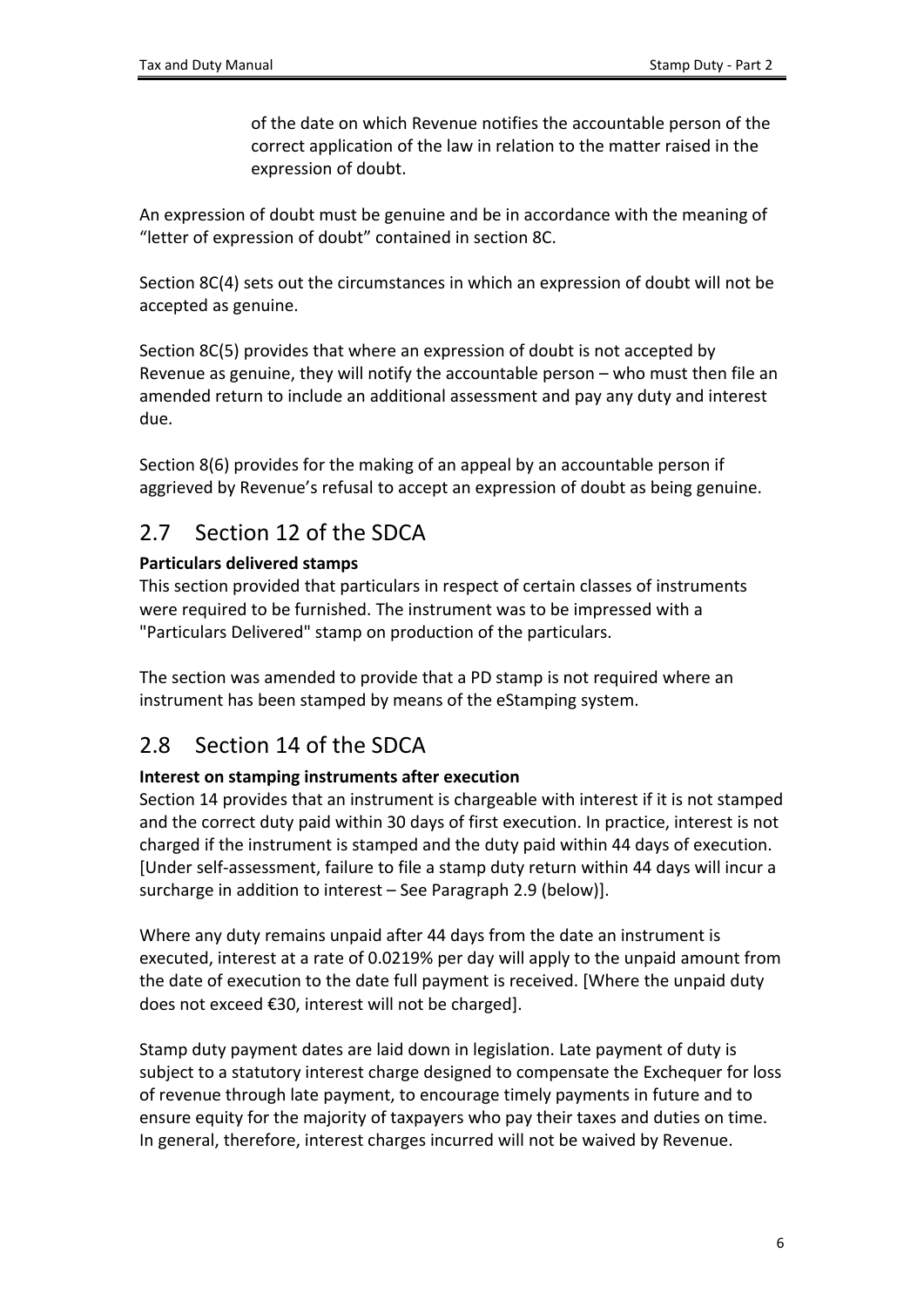Where exceptional and unforeseeable circumstances prevent duty being paid on time - resulting in an interest charge being incurred - Revenue is prepared to consider requests that interest should not be charged, on a case by case basis. In any such case a claim that interest should not be charged may be made in writing, supported by documentary evidence where applicable. A stamp duty return must be filed under the e-stamping system and any duty due must be paid before any such claim in relation to interest will be considered. It should be noted that waiving of interest will only be considered in exceptional and unforeseeable circumstances. It is important in this context to be clear that failure to pay duty on time due to carelessness or negligence, (including not availing of the statutory incentive provided in Finance (No 2) Act 2008 to pay stamp duty arrears) will not be regarded as exceptional and unforeseeable circumstances meriting consideration.

#### **Deeds delivered in escrow**

**Definition of Escrow**: A document that is delivered subject to certain conditions being fulfilled.

Stamp duty must be paid on an instrument within 30 days of the date of first execution. The execution of an instrument although usually thought of as a single act is in fact more a process involving, for most instruments, three individual actions – signing, sealing and delivering. This may seem an excessively legal point to some, but the fact remains that, in law, a deed is not effective unless it is at least sealed and delivered and it is now a long standing practice to sign it also.

Where stamp duty law refers to the date of first execution it is not necessarily referring to the date the instrument bears. In practice, the date of execution is taken as the time when a deed becomes an effective instrument, i.e. the date when the deed has complied with all the legal formalities so as to make it the act and deed of all the parties. The signing and sealing of a deed is apparent from the deed itself. Delivery, on the other hand, is not.

There is no special method of delivering a deed so as to give it legal effect. Delivery may be made in words or by actions. It is not even necessary that the deed should be handed over to the person intended to benefit from it (e.g. the purchaser in the case of a sale). What is required is that the person whose deed the instrument is expressed to be, by words or actions, expressly or by implication, acknowledges his intention to be immediately and unconditionally bound by it. In practice, once a deed is sealed it is presumed also that it has been delivered and is, therefore, legally effective. However, this presumption can be overthrown if it can be shown that the deed was only delivered as an escrow.

The delivery in escrow of a deed means simply that the delivery is incomplete and is conditional on the fulfilling of some condition. Therefore, the parties to the deed cannot be bound by it until that condition is fulfilled. Common conditions are the payment of the balance of purchase monies or the discharge of a mortgage on the property. As with the delivery of a deed itself, there is no special form to the delivery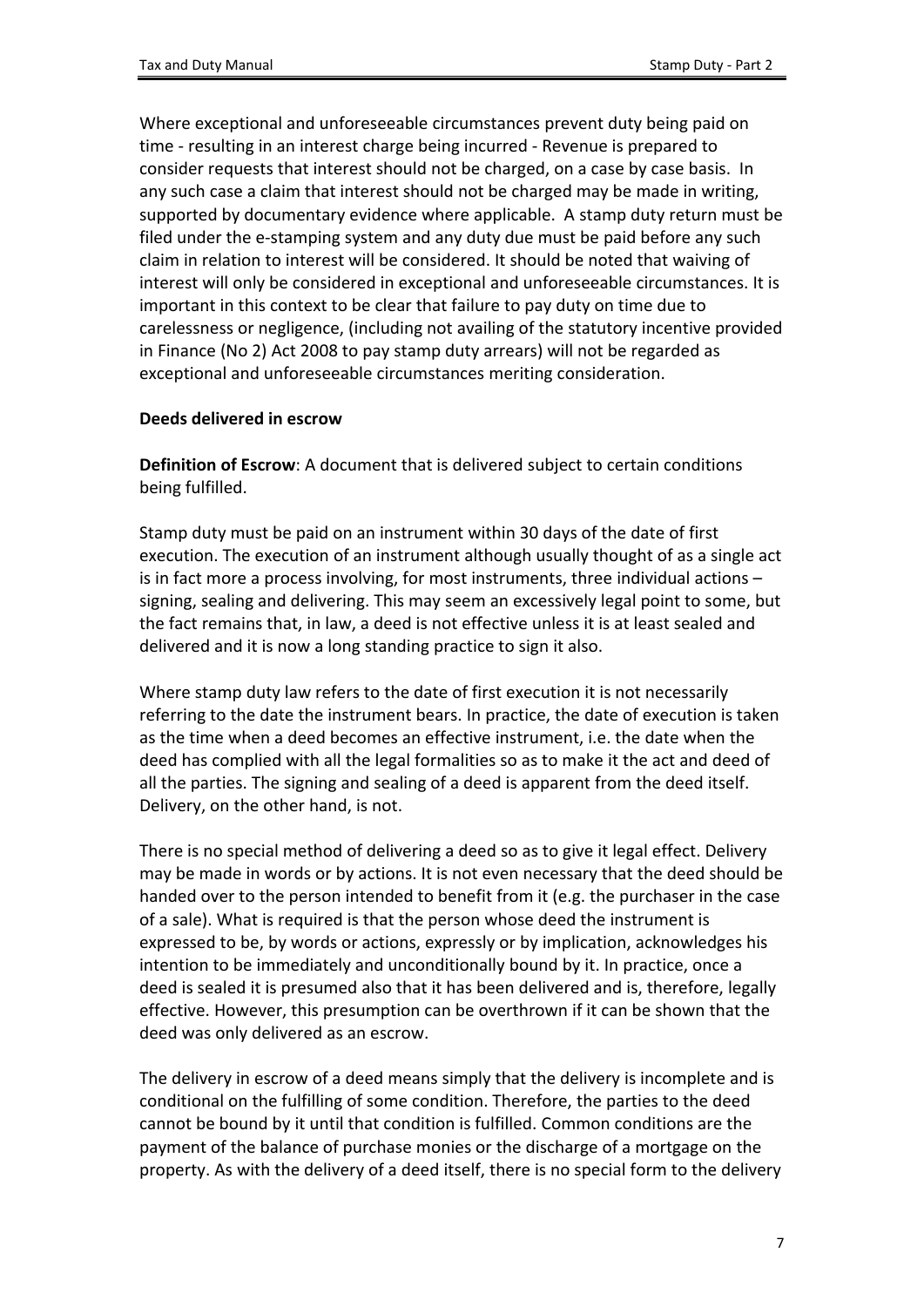of a deed in escrow. The important point of the delivery is that the party making the delivery should expressly or implicitly declare to be bound by the deed, not immediately, but only in the case of and upon performance of some condition stated or ascertained at the time of delivering the escrow. Further, the deed may be delivered in escrow to anyone – except that if it is delivered to the person who is to benefit from it, it cannot be an escrow.

**To summarise:** To be effective a deed must be signed, sealed and delivered. Delivery of the deed must be unconditional. If there is a condition attaching to the delivery that must be performed before the party making the delivery will be bound by the provisions in it, the deed is delivered as an escrow.

The interaction between stamp duty and delivery of a deed as an escrow arises from the meaning given to execution in practice. Execution occurs when the deed becomes effective. If it is delivered as an escrow it is not effective and is therefore not executed until the condition under which it was delivered is fulfilled. Accordingly, in cases of escrow the date of the deed will not give guidance as to whether it is being stamped within the time for stamping.

#### **When it is claimed that a deed has been held as an escrow what should our approach be?**

In the context of the interest for late payment of stamp duty and the surcharge for late filing of a stamp duty return, it is recommended that officers should look for firm evidence of the facts of the escrow. In general, certificates of escrow dated at the date of the delivery of the deed in escrow (and not at the date of fulfilment of the condition) should be acceptable. The certificate should set out the parties to the deed, who has held it in escrow and the condition upon which it was held. If the officer is unhappy with the certificate, he/she should look for further clarification. In seeking clarification, the objective is to ascertain if in fact the deed was delivered conditionally and that it was not acted upon until the condition was fulfilled. If the parties took action which indicated that they considered themselves bound by the deed upon signing and the sealing the escrow claim should be rejected – such action would for example be, in the case of the sale of a house, if the purchaser had actually moved into it before the alleged condition was fulfilled.

In circumstances where an adequate certificate is not available, officers are entitled to be very cautious before accepting that the deed was not delivered on the date it bears. In general, no claim that the deed was held in escrow should be allowed in such circumstances. However, because of the lack of legal formalities in the delivery of a deed, escrow cases should be considered on their merits. If the officer is satisfied that the deed was delivered conditionally and that the condition was such as could reasonably delay completion of the transfer, the claim should be allowed. Where the officer is unsure, his or her supervisor should be consulted.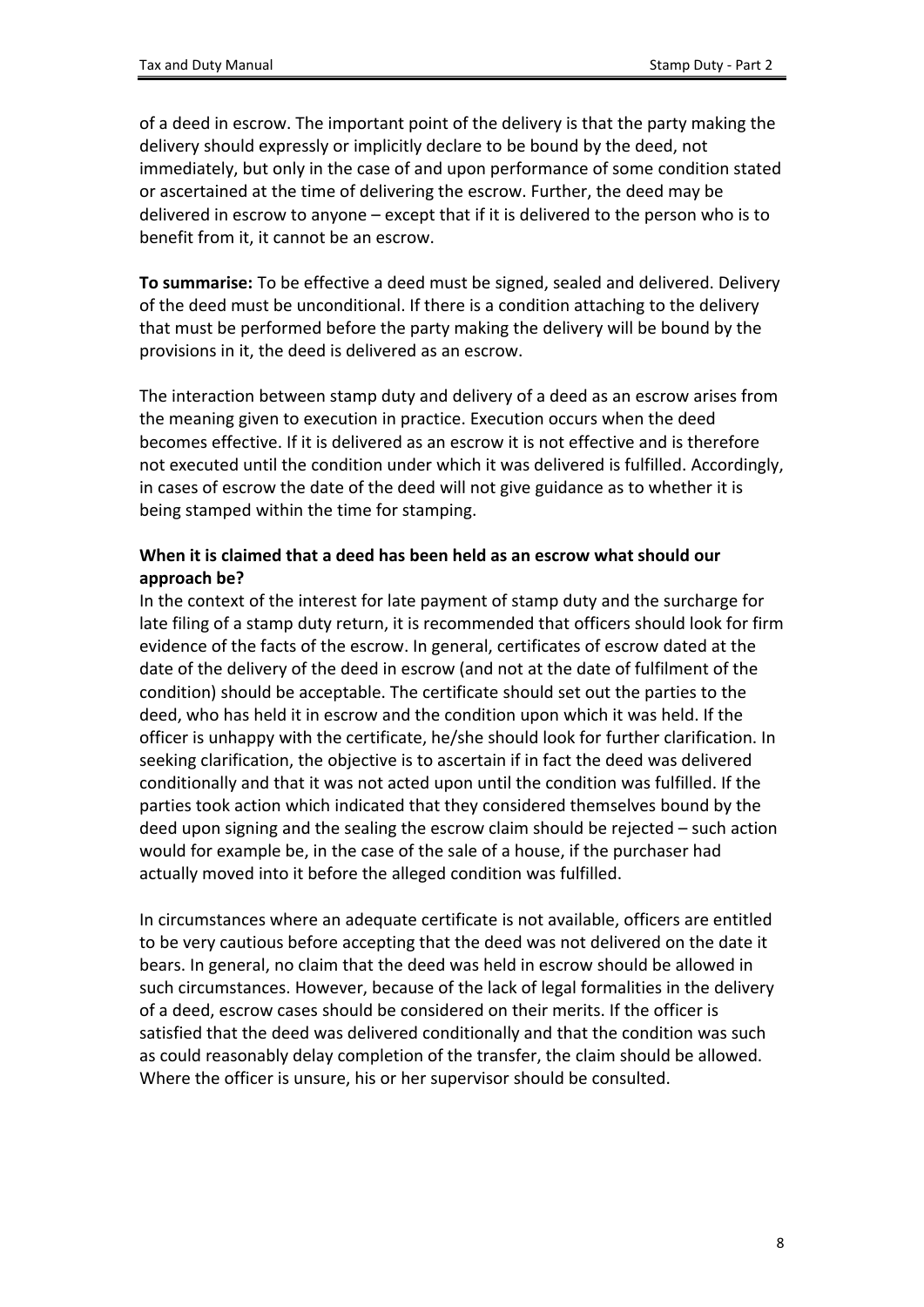### <span id="page-8-0"></span>Section 14A of the of the SDCA

### **Late Filing of return**

Section 14A introduces a surcharge regime for the late filing of a stamp duty return, along the same lines as already in place for other taxes. The filing date is 30 days after first execution of the instrument but in practice a surcharge is not imposed where return is filed within 44 days of first execution of the instrument. The surcharge applies where a correct return is not filed on time or where an incorrect return is deliberately or carelessly filed on time by an accountable person – unless the error in the return is remedied by the due date for filing.

Where an accountable person causes an incorrect return to be filed, on or before the due date for filing, but does so neither deliberately nor carelessly, the surcharge will apply – unless, on it coming to the accountable person's notice (or where the accountable person has died, his or her personal representative), that the return is incorrect, the error in the return is remedied by the delivery of a correct return without unreasonable delay.

Where a return is filed on time but Revenue, by notice in writing to the accountable person, require a statement or evidence or further statement or evidence, as may be required by them, the return will not be regarded as a correct return unless the statement or evidence or further statement or evidence (as relevant) is delivered to Revenue within the time specified in the notice.

#### **Amount of Surcharge**

Where a surcharge applies, the following are the amounts:

| Where a correct return is filed within 2 | 5% of the duty – subject to a maximum  |  |
|------------------------------------------|----------------------------------------|--|
| months after the due date                | of €12,695                             |  |
| Where a correct return is filed 2 months | 10% of the duty – subject to a maximum |  |
| or more after the due date               | of €63,485                             |  |
|                                          |                                        |  |

Any surcharge incurred under this section increases the amount of stamp duty chargeable on the underlying instrument.

### <span id="page-8-1"></span>2.10 Sections 15, 16 & 17 of the SDCA

Sections 15, 16 & 17 were deleted by Paragraph 7 of Schedule 3 to the Finance Act 2012 in respect of instruments executed on or after 7 July 2012.

### <span id="page-8-2"></span>2.11 Section 17A of the SDCA

### **eStamping regulations**

The eStamping system, for stamping instruments and paying stamp duty, commenced on 30 December 2009. For instruments executed on or after 7 July 2012 a self-assessed Stamp Duty Return must be filed electronically through the Revenue-on-line service (ROS), together with the appropriate stamp duty liability, in order to have an instrument stamped. The system will generate a stamp certificate